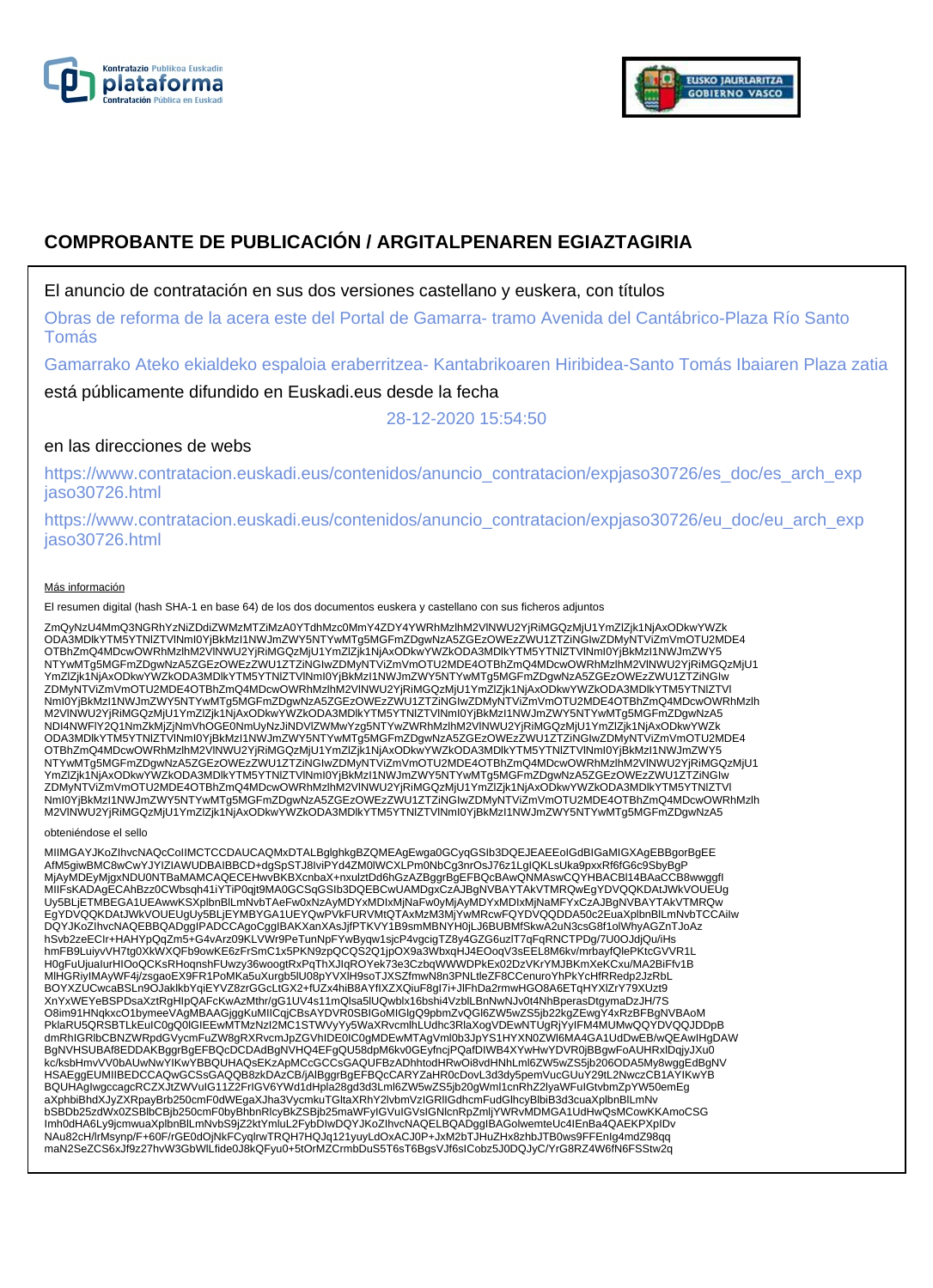



EQORhV82FEPf11/6T7e+ubJuvW5tnvpGXY0eari2fQ96prf7Xv6CChDYvVhZZnD++pNfGJkjjtJRwrjsFMpRCM7Xpla7ezeEpb2D cAqSkShrJFSP3N5A8716vcq7yIn1Gn7f1aaPA7kKal8DcvaYV369ut5rWApax3C2/qnuAF+aWrUQI4cxZyT3VJDFJ804VI+mw9i9 t9RD0suKr4Cgl5gMQsluk6NywmviIYZs4XK2RQ0oTuFPpkyQUEjTWUvIHVciztS9S1Oc4qGgKOr3bZUS/32RP0GN5wcNsMKttrfv KPfE5dnJNnx0IKQ6WGM5fa+NDi++3fUdJrjp5Ux2z7pstQOcaf0oLppOn7aFy/fu0z+C1eMT/9U24UeXgXXyl5reqDu8aRYIcs8x gTt/LguEll0Ula31AIKGfmiC3p/aYXd2lpsAPwg6GIFAojoYmkLKrpFGMYIDbzCCA2sCAQEwTDA4MQswCQYDVQQGEwJFUzEUMBIG A1UECgwLSVpFTIBFIFMuQS4xEzARBgNVBAMMCkI6ZW5wZS5jb20CEHPPQJZuyqHjWJhOI/SqO30wCwYJYIZIAWUDBAIBoIH3MBoG CSqGSlb3DQEJAzENBgsqhkiG9w0BCRABBDAcBgkqhkiG9w0BCQUxDxcNMjAxMjI4MTQ1NDUwWjAvBgkqhkiG9w0BCQQxIgQgcMtU UE/fy6c4i6fB8rY8osD1zcl2AxJR0z5jU71aVZ8wgYkGCyqGSlb3DQEJEAIvMXoweDB2MHQEIM13CjulAFusP27ynn+kx76h70G+<br>UhJTVtoN0Y8EXJIZMFAwPKQ6MDgxCzAJBgNVBAYTAkVTMRQwEgYDVQQKDAtJWkVOUEUgUy5BLjETMBEGA1UEAwwKSXplbnBlLmNv<br>bQlQc89Alm7KoeNYmE4j bWd3UVyp/eBuv2N3H5ms8w/8ZXewO09gD/NPq5EFGksn3h4wGtmxgjvm9VNYz4E93UAqgfiqqO1Plu0T0WVxOhmSYJvx0idGhggK<br>Y7Yn4gVo7YKBVDvJsy4+N8dBtSJsK8lg0s0iN+JYsMP6riHrV4XRfAZdkPUFMpse9idByoXF5QdJaaqvqMTsh+LLr0+vmHJll3qP fGisnvOlzbCIOIzRc447NtPXDyhBkHSccmp8hJ0a+fO15+YH+6FcYZVhEuq0HJa9YECofRBW/vW8Zw9zIX/0GnuthWqm2de4b79G YR9HHNsb7v/oND2mT7IVIxuEH1eBPhXZz3Nh4c5o/fV4kWMYq/LSPV7IB7byGrzUfyyVEmR1WZwaRC+NtqE7A1r92JDWANBnRFhK iMVNcpzhyZ2Ud8ueZno8A1WC95f/nzK/WGYC4cmpr0u5f6sr8z5LZ3Ht/+wZG/7C7Y+ntpHjBFpOPAiZV91o6/mw7x3ot9jCT7Tu gOFj4ijzwLyqfA11/rS/WS/UiFvR4WhjI+cPTPrq6XbsiY3TXGIRDhPGWlgHed4kp2F/K7fA9V0F2CIAnIh+VHqf253NH/WPisqaZa4wOanAaW4gUjNhjRTNTJF+tfwGLpMYZw==

### Kontratuaren iragarkia, gaztelaniaz eta eskaraz, izenburuekin

Obras de reforma de la acera este del Portal de Gamarra-tramo Avenida del Cantábrico-Plaza Río Santo **Tomás** 

Gamarrako Ateko ekialdeko espaloia eraberritzea- Kantabrikoaren Hiribidea-Santo Tomás Ibaiaren Plaza zatia

Euskadi.eus webgunean argitaratzen da data honetatik

2020-12-28 15:54:50

### web hauen helbideetan

https://www.contratacion.euskadi.eus/contenidos/anuncio\_contratacion/expjaso30726/es\_doc/es\_arch\_exp iaso30726.html

https://www.contratacion.euskadi.eus/contenidos/anuncio contratacion/expjaso30726/eu doc/eu arch exp jaso30726.html

#### Informazio gehiago

Bi dokumentuen (euskara eta gaztelania) laburpen digitala (hash SHA-1, 64 oinarriarekin), erantsitako fitxategiekin

ZmQyNzU4MmQ3NGRhYzNiZDdiZWMzMTZiMzA0YTdhMzc0MmY4ZDY4YWRhMzlhM2VINWU2YjRiMGQzMjU1YmZlZjk1NjAxODkwYWZk ODA3MDlkYTM5YTNIZTVINmI0YjBkMzI1NWJmZWY5NTYwMTg5MGFmZDgwNzA5ZGEzOWEzZWU1ZTZiNGIwZDMyNTVIZmVmOTU2MDE4 OTBhZmQ4MDcwOWRhMzlhM2VINWU2YjRiMGQzMjU1YmZlZjk1NjAxODkwYWZkODA3MDlkYTM5YTNIZTVlNml0YjBkMzl1NWJmZWY5 NTYwMTg5MGFmZDgwNzA5ZGEzOWEzZWU1ZTZiNGIwZDMyNTViZmVmOTU2MDE4OTBhZmQ4MDcwOWRhMzIhM2VINWU2YjRiMGQzMjU1 YmZlZjk1NjAxODkwYWZkODA3MDlkYTM5YTNlZTVlNml0YjBkMzl1NWJmZWY5NTYwMTg5MGFmZDgwNzA5ZGEzOWEzZWU1ZTZiNGlw ZDMyNTViZmVmOTU2MDE4OTBhZmQ4MDcwOWRhMzlhM2VINWU2YjRiMGQzMjU1YmZlZjk1NjAxODkwYWZkODA3MDlkYTM5YTNIZTVI NmI0YjBkMzI1NWJmZWY5NTYwMTg5MGFmZDgwNzA5ZGEzOWEzZWU1ZTZiNGIwZDMyNTViZmVmOTU2MDE4OTBhZmQ4MDcwOWRhMzIh<br>M2VINWU2YjRiMGQzMjU1YmZIZjk1NjAxODkwYWZkODA3MDIkYTM5YTNIZTVINmI0YjBkMzI1NWJmZWY5NTYwMTg5MGFmZDgwNzA5 NDI4NWFIY2Q1NmZkMjZjNmVhOGE0NmUyNzJiNDVIZWMwYzg5NTYwZWRhMzIhM2VINWU2YjRiMGQzMjU1YmZIZjk1NjAxODkwYWZk ODA3MDlkYTM5YTNIZTVINmI0YjBkMzI1NWJmZWY5NTYwMTg5MGFmZDgwNzA5ZGEzOWEzZWU1ZTZiNGIwZDMyNTViZmVmOTU2MDE4 OTBhZmQ4MDcwOWRhMzlhM2VINWU2YjRiMGQzMjU1YmZlZjK1NjAxODkwYWZkODA3MDlkYTM5YTNIZTVlNml0YjBkMzl1NWJmZWY5 NTYwMTg5MGFmZDgwNzA5ZGEzOWEzZWU1ZTZiNGIwZDMyNTViZmVmOTU2MDE4OTBhZmQ4MDcwOWRhMzIhM2VINWU2YjRiMGQzMjU1 YmZlZjk1NjAxODkwYWZkODA3MDlkYTM5YTNlZTVlNml0YjBkMzl1NWJmZWY5NTYwMTg5MGFmZDgwNzA5ZGEzOWEzZWU1ZTZiNGlw ZDMyNTViZmVmOTU2MDE4OTBhZmQ4MDcwOWRhMzlhM2VINWU2YjRiMGQzMjU1YmŽIZjk1NjAxODkwYWZkODA3MDlkYTM5YTNIZTVI Nml0YjBkMzI1NWJmZWY5NTYwMTg5MGFmZDgwNzA5ZGEzOWEzZWU1ZTZiNGIwZDMyNTViZmVmOTU2MDE4OTBhZmQ4MDcwOWRhMzlh M2VINWU2YjRiMGQzMjU1YmZIZjk1NjAxODkwYWZkODA3MDlkYTM5YTNIZTVlNml0YjBkMzI1NWJmZWY5NTYwMTg5MGFmZDgwNzA5

denboran digitalki zigilatu zuena

zigilua lortzen

MIIMGAYJKoZIhvcNAQcCoIIMCTCCDAUCAQMxDTALBqlqhkqBZQMEAqEwqa0GCyqGSIb3DQEJEAEEoIGdBIGaMIGXAqEBBqorBqEE AfM5giwBMC8wCwYJYIZIAWUDBAIBBCD+dgSpSTJ8IviPYd4ZM0IWCXLPm0NbCg3nrOsJ76z1LgIQKLsUka9pxxRf6fG6c9SbyBqF MjAyMDEyMjgxNDU0NTBaMAMCAQECEHwyBKBXcnbaX+nxulztDd6hGzAZBggrBgEFBQcBAwQNMAswCQYHBACBI14BAaCCB8wwggfl